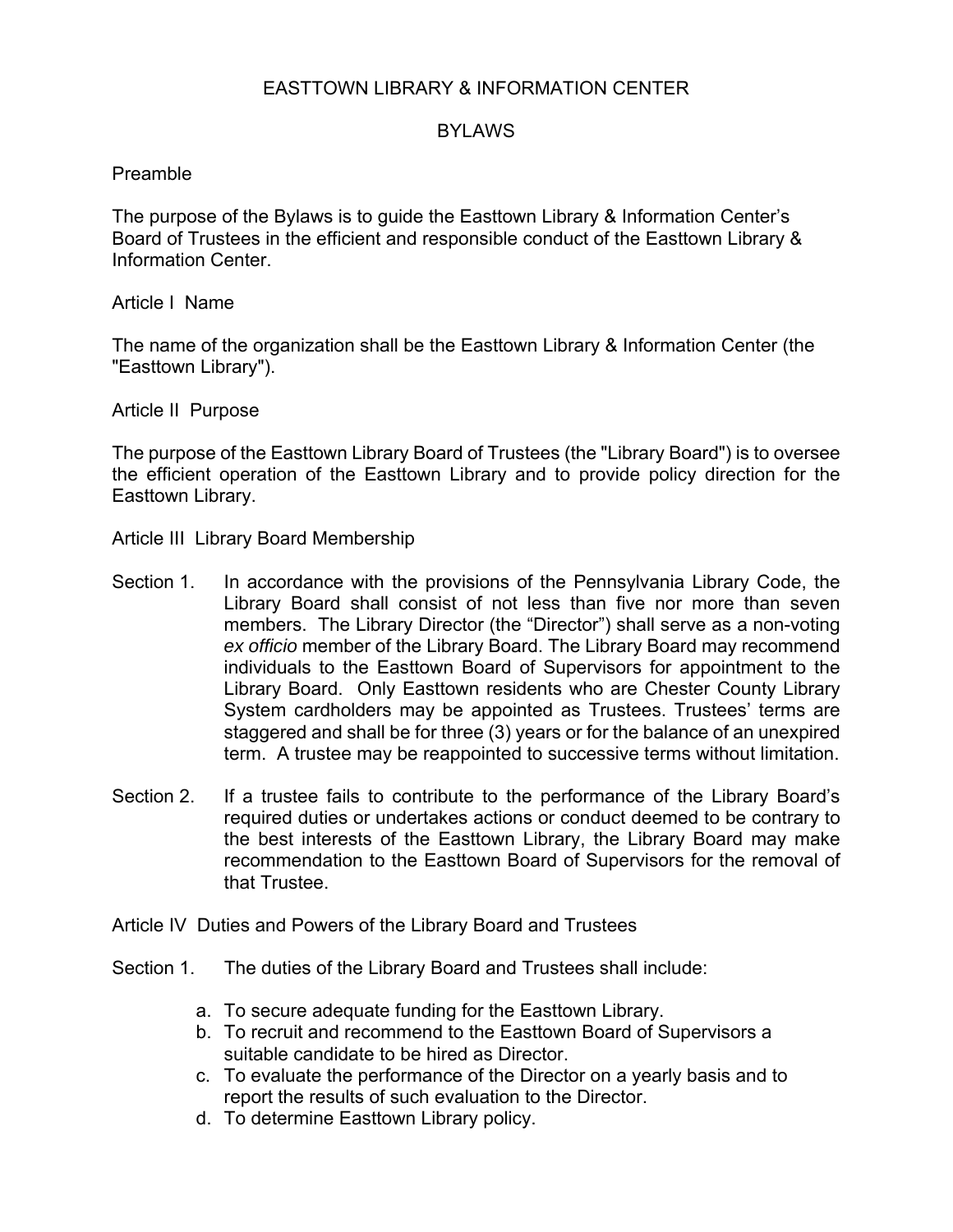- e. To be familiar with and adhere to all Easttown Library policies, procedures, and rules.
- f. To make a gift to the Easttown Library Foundation's (the "Foundation") Annual Fund each year and a gift to the Endowment Fund during the Trustee's tenure.
- g. To present the annual budget to the Easttown Township Board of Supervisors.
- h. To approve the budget and expenditures of Easttown Library funds.
- i. To hold monthly meetings, at which regular participation by trustees is expected.
- j. To be an advocate for the Easttown Library.
- k. To work actively for the improvement of the Easttown Library by supporting appropriate library legislation at local, state and national levels.
- l. To evaluate and recommend new candidates for the Library Board when vacancies occur.
- m. To consider the requirements and obligations the Easttown Library has as a Chester County Library System member and as a recipient of State and County aid.
- n. To appoint individuals recommended by the Easttown Library Foundation Board (the "Foundation Board") to serve as members of the Foundation Board.
- o. To provide a minimum of two trustees to serve as members of the Foundation Board, with the responsibility to update the Library Board as to the Foundation's activities.
- p. To provide a representative to the Chester County Library System Advisory Council.
- q. To submit a copy of the Foundation's annual report to the Easttown Board of Supervisors.
- Section 2. In addition to the powers and authorities which these Bylaws expressly confer upon it, the Library Board may exercise all such powers and do all such lawful acts not prohibited or restricted by applicable law or by these Bylaws.
- Article V Officers
- Section 1. Officers of the Library ("Officer") shall be a President, a Vice President, a Secretary, and a Treasurer. At the discretion of the Nominating Committee, the duties of the office of Secretary may be distributed between a Recording Secretary and a Corresponding Secretary.
- Section 2. The Officers shall be elected for a term of two years by Trustees at the annual meeting. Their terms of office shall begin on January 1st of the next year. The President's and the Secretary's terms of office shall expire on even numbered years and the Vice President's and Treasurer's terms of office shall expire in odd numbered years. Vacancies in an office shall be filled at the next regular meeting after the vacancy occurs for the unexpired term of office.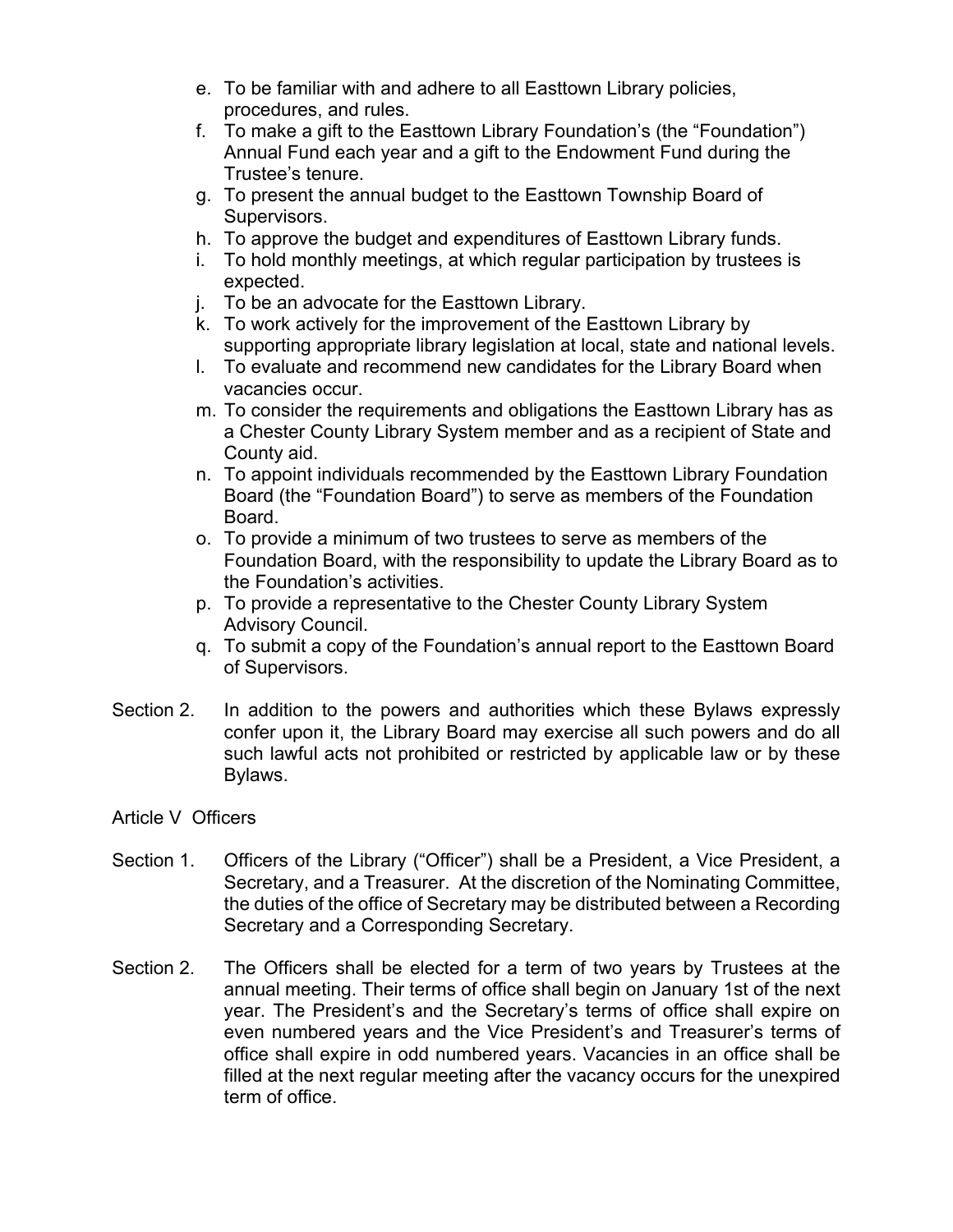- Section 3. No Trustee shall hold more than one office at a time and no member shall be eligible to serve more than three consecutive terms in the same office, unless the remaining members of the Library Board unanimously agree to make an exception.
- Section 4. The duties of the officers shall be as follows:
	- President: Presides at meetings of the Library Board; calls special meetings when necessary; appoints committees; carries out assignments and instructions given by vote of the Library Board; represents the Library Board at meetings with the Easttown Board of Supervisors; communicates as necessary with the member of the Easttown Board of Supervisors appointed to be the Library Liaison; assumes major responsibility of keeping Trustees informed and active in Easttown Library matters; meets at least monthly with the Director to discuss the agenda for the next meeting of the Library Board; performs such other duties as customarily pertain to the office of President.
	- Vice President: Presides at meetings of the Library Board in the absence of the President; acts as President in discharging the responsibilities of that office when the President is unable to do so; provides administrative support to the President.
	- Secretary: I. Recording duties: Takes minutes at each regular and special meeting of the Library Board and prepares them in a form suitable for distribution by the Director to the Library Board, the Easttown Township Board of Supervisors*,* the Chester County Library System Director, and the District Consultant*.* The Director maintains the official file copy.

II. Corresponding duties: Conducts all correspondence relating to Library Board matters and retains copies of all correspondence.

Treasurer: Aids the Director in preparation of the annual budget; aids the Director in preparation of financial statements which may be required from time to time by Easttown Township, Chester County, and the Commonwealth of Pennsylvania; reviews the monthly financial statements emanating from the Chester County Library System; assists the secretary in proof-reading any financial data incorporated into the minutes; reviews with the Budget Committee any proposed changes from the previously approved annual budget prior to submitting such changes to the Library Board at its monthly meeting; reviews the capital budget and acts as chief spokesperson for the Library Board on all financial matters.

# Article VI Meetings

Section 1. The Library Board shall meet monthly at Easttown Library and all such regularly scheduled and special meetings shall be open to the public. When circumstances make it difficult or prevent the Library Board from meeting,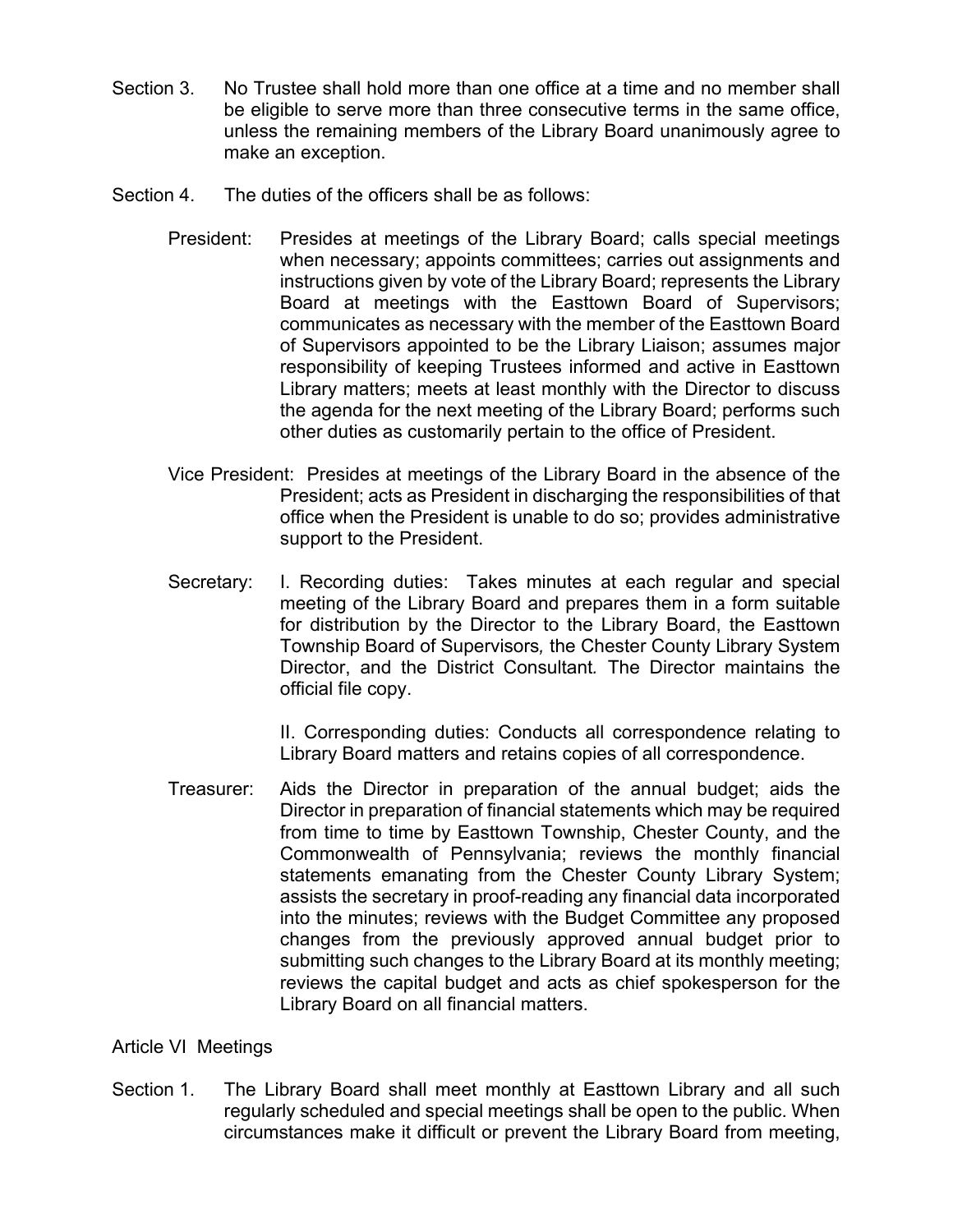the Library Board will have the right to cancel or reschedule that month's meeting, and shall give proper notice to the public of its decision prior to the date of the regularly scheduled meeting. Two consecutive meetings may not be cancelled, and no more than two meetings in a calendar year may be cancelled.

- Section 2. The December meeting shall be the Annual Meeting for the purpose of electing officers.
- Section 3. The Library Board shall meet annually with the Foundation Board for the purpose of coordinating goals and objectives for that year.
- Section 4. Special meetings may be called by the President, or upon written request of any two Trustee*s*, for the transaction of business as stated in the call. Proper notice stating the time and place of any special meeting and the purpose for which called shall be communicated to each Trustee and to the public at least one week in advance of such meeting where practicable.
- Section 5. A quorum for transaction of business shall consist of a simple majority of the full Library Board.
- Section 6. Order of business is set by the President.
- Section 7. Robert's Rules of Order, last revised edition, shall govern the parliamentary procedure of the Board.
- Article VII Committees
- Section 1. Committees, standing or special, shall be appointed by the President as deemed necessary to carry on the work of the Library Board. A committee shall not consist of a quorum of the full Library Board.
- Section 2. A Nominating Committee shall present a slate of officers at the regular November meeting for election at the December Annual Meeting.
- Article VIII Conflict of Interest
- Section 1. Trustees may not in their private capacity negotiate, bid for, or enter into a contract with the Easttown Library in which they have a direct or indirect financial interest.
- Section 2. A Trustee may not receive anything of value that could reasonably be construed to influence his or her vote or other official action.
- Section 3. Employees of Easttown Library or their immediate family or household members may not be Trustees.
- Section 4. A Trustee must disclose a potential conflict of interest and remove him/herself from the room for Library Board discussion, deliberation, and vote on any matter in which the Trustee, an immediate family member, or